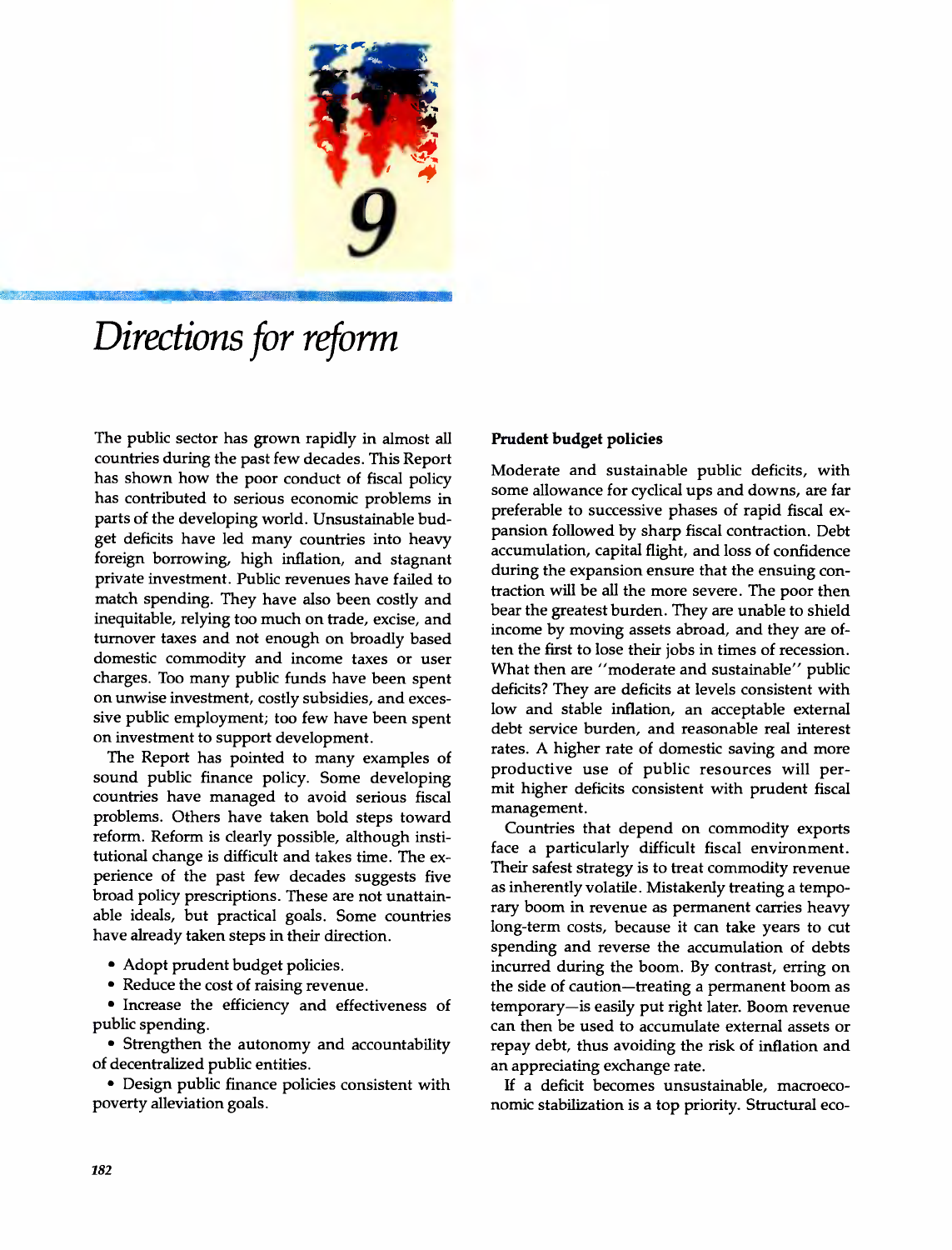nomic adjustment cannot happen alongside major macroeconomic imbalances. At the same time stabilization without structural measures to support growth may itself prove unsustainable. Stabilization and structural adjustment must therefore be coordinated to avoid inconsistency in policy. Adjustment that relies on lowered tariffs and import barriers, unified exchange rates, and deregulated financial markets can be destabilizing because of its fiscal implications. Adjustment should therefore allow for complementary fiscal reform to replace any lost revenue. Conversely, stabilization that relies on higher tariffs, restricted imports, and reduced public and private investment can stifie structural reform and growth. In fiscal retrenchment the choice between higher revenue and lower spending will vary; it will depend on the size of the public sector and the efficiency of both its revenue gathering and its spending. Regardless of that choice, special short-run measures may be needed to cushion the effect of stabilization on the poor.

#### Reduced costs of raising revenue

Raising public revenue is expensive. The costs include not just the direct costs of administration, but also the indirect costs that arise from distortions in economic activity. Some methods, though, are far costlier than others. Certain principles should guide governments in reforming their revenue systems.

As far as possible the costs and benefits of public services should be linked through user charges. These might be charges related to consumption (public pricing) when specific consumers can be identified or charges related to benefits (such as valorization schemes in Latin America) when the benefits of a public service are concentrated in a particular area. User charges can promote greater economic efficiency by making beneficiaries weigh the economic cost of a good or service against its benefit. Users are also more likely to oversee the performance of suppliers when they have to pay. Many public services for which charges are both feasible and appropriate are often provided free or at highly subsidized prices to all users. As a result there is significant scope for raising additional public revenue from higher user charges-especially for services such as higher education, hospital care, electricity, water supply, and urban transport. Far from hurting the poor, evidence shows that cost recovery can help them by producing the financial resources necessary to expand the supply of basic services. Subsidies can still be targeted to the poorest groups to alleviate poverty and to meet basic needs for education, health, and sanitation.

Even though user charges can often be increased, general taxes will continue to be necessary to finance public goods that benefit the citizenry at large. Although some tradeoffs among objectives remain unavoidable, taxes can be reformed to raise revenue while reducing economic distortions and the burden on the poor. Simplicity in tax design is essential, because developing countries have severely limited administrative resources. Thus administrative feasibility and better tax administration should be basic concerns of any tax reform.

Tax systems satisfying these criteria will typically include more streamlined company and personal income taxes, a value added tax (often at the manufacturer's level only, for simplicity), and a few excise taxes on luxury or socially undesirable goods. Where import duties are judged to be necessary, they should be low and more uniform. Marginal tax rates should be low to minimize distortions and to promote compliance. Taxes should be simply structured, with few rates and few exemptions. Extensive use of tax incentives to achieve particular social goals rarely works in practice, since it tends to create or exacerbate economic distortions and severely complicates tax administration. High threshold exemptions in the individual income tax and exemption of unprocessed products from the VAT will go far toward reducing taxes on the poor while concentrating administrative resources where they are most productive in raising revenue.

## Efficient and effective public spending

A guiding principle for public investment is that it should complement, rather than compete with, private investment. Government involvement is clearly needed to supply public goods, such as defense and law and order. It is also needed where the private sector would undersupply goods or services that benefit society at large, such as primary education, basic preventive health care, transport infrastructure, and agricultural research. Public intervention can also be appropriate for utilities that monopolize a single source of supply or that face large economies of scale. But governments need not spend scarce, costly resources on activities that the private sector-if allowed to-can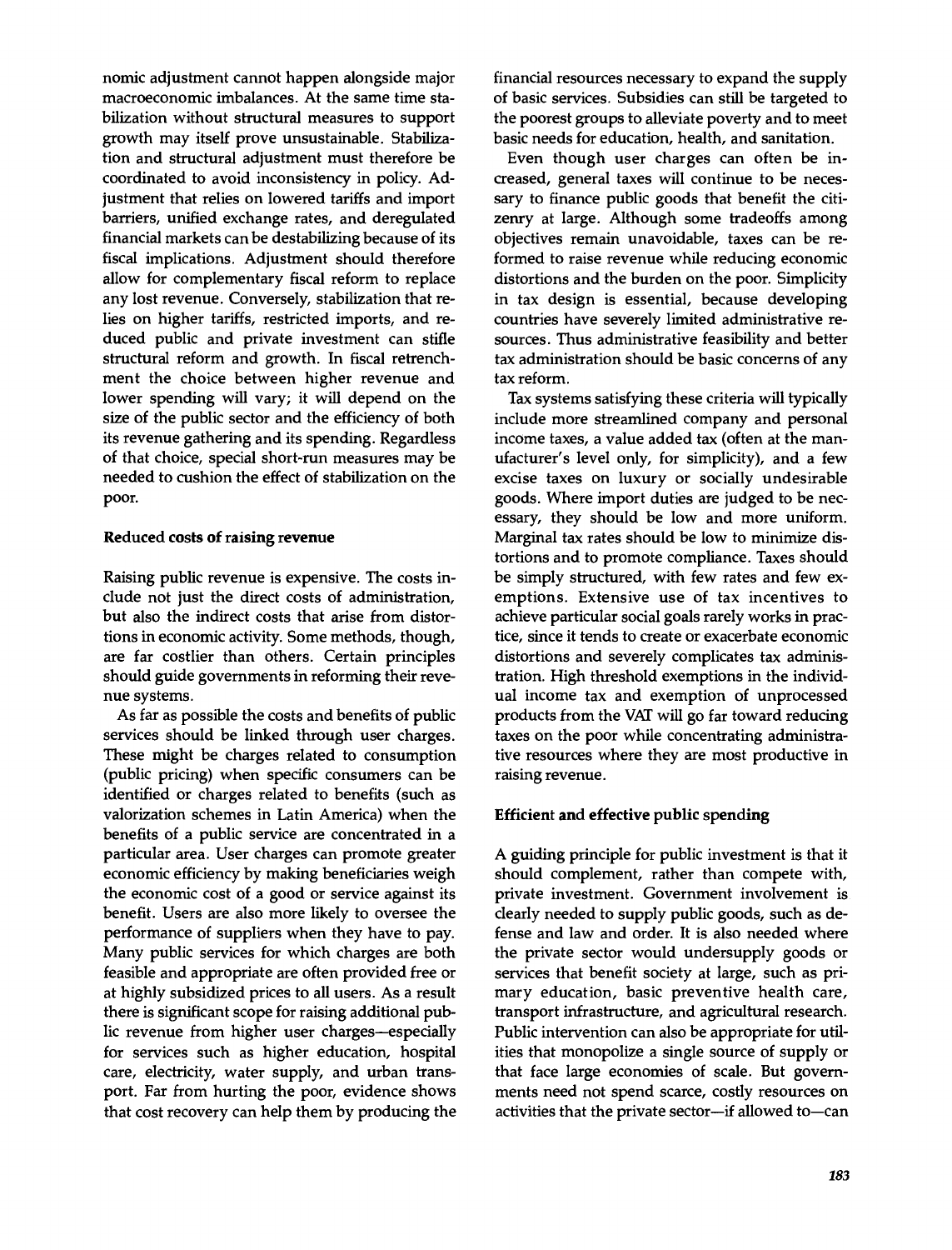do better. For example, they need not try to produce or market most agricultural and industrial goods, nor to provide services such as urban bus transport.

Spending needs to follow sound priorities. Priorities emerge more forcefully when all parties are aware of their specific resource constraints. Setting overall spending limits means balancing needs against the cost of raising revenue. It is best achieved through a coordinated process of medium-term fiscal planning, annual budgeting, and regular monitoring of revenue and expenditure. Binding spending limits should apply not just to finance and planning ministries, but also to sector ministries, subnational levels of government, and SOEs.

The effectiveness of each item of spending is critical in determining its effect on development. Each major project should be carefully appraised, not only for economic viability (using cost-benefit or cost-effectiveness analysis), but also for technical, administrative, and financial feasibility. A distorted policy environment may cause even the best projects to fail. They need the support of appropriate pricing, trade, and credit policies.

Among recurrent expenditures, adequate allocations for operations and maintenance are essential for efficient use of the existing capital stock. Governments often face a tradeoff between maintenance and new investment, but the former is usually the more efficient. The cost of rebuilding roads can be three to five times that of timely maintenance. Adequate civil service salaries are also needed to attract and motivate qualified policymakers and administrators. The common practice of cutting salaries and narrowing pay differences while expanding total employment is bound to produce poor administration. Developing-country governments cannot afford to be employers of last resort for the entire labor force. Finally, subsidies for poverty alleviation should be aimed at those most in need.

# Strengthened autonomy and accountability of decentralized public entities

Decentralized decisionmaking and accountability can help to link costs and benefits, and thus improve efficiency. Local decisionmakers can be more flexible and responsive to the needs and preferences of their constituents; equally, citizens can better watch over local entities than over central ones. The extent of feasible decentralization varies from sector to sector. Urban infrastructure-roads, water, and sewerage-is best handled by local governments and financed as far as possible through user charges. In rural infrastructure a greater role can also be played by vifiage-based community groups, such as water user associations in irrigation. Social service providers, such as schools and clinics, can usually be given greater responsibility for delivery and for cost recovery, although some degree of central control is needed to maintain standards and to provide targeted subsidies where necessary. SOEs should be granted the autonomy to cover costs through pricing, with managers held accountable for the quality of services and for the financial viability of their enterprises.

Local entities and SOEs will require financing other than user charges if they supply public goods or subsidies. Local governments can streamline their tax systems and—through more accurate property valuation and better administration broaden the base and improve the collection of property taxes. Borrowing by local governments or SOEs may be warranted for capital spending whose benefits occur in later years, but major borrowing throughout the public sector should be subject to central approval, especially when government guarantees are given. Central government grants and subsidies are often justified, usually on equity grounds, but they should be designed to provide incentives for efficient cost recovery. Regular and reliable auditing by central authorities can increase local accountability for the use of borrowed funds, grants, or subsidies.

Financial flows within the public sector are usually complex and often confusing. Transparency in these transactions can be increased by accounting explicitly for all subsidies, equity injections, dividends, taxes, payments for goods and services, borrowing, or debt guarantees. Financial obligations between agencies should be enforced. Arrears in one account jeopardize the financial stability of the creditor and often lead to compensating arrears in other accounts. This causes greater confusion and lack of control.

Like most of the other reforms suggested in this Report, strengthening local government requires improved administration and management. Efforts to upgrade the quality of public sector employees through recruitment, training, and performance incentives will always be critical in fiscal reform. For many commercial SOEs greater competition from private providers or increased private sector involvement—through private manage